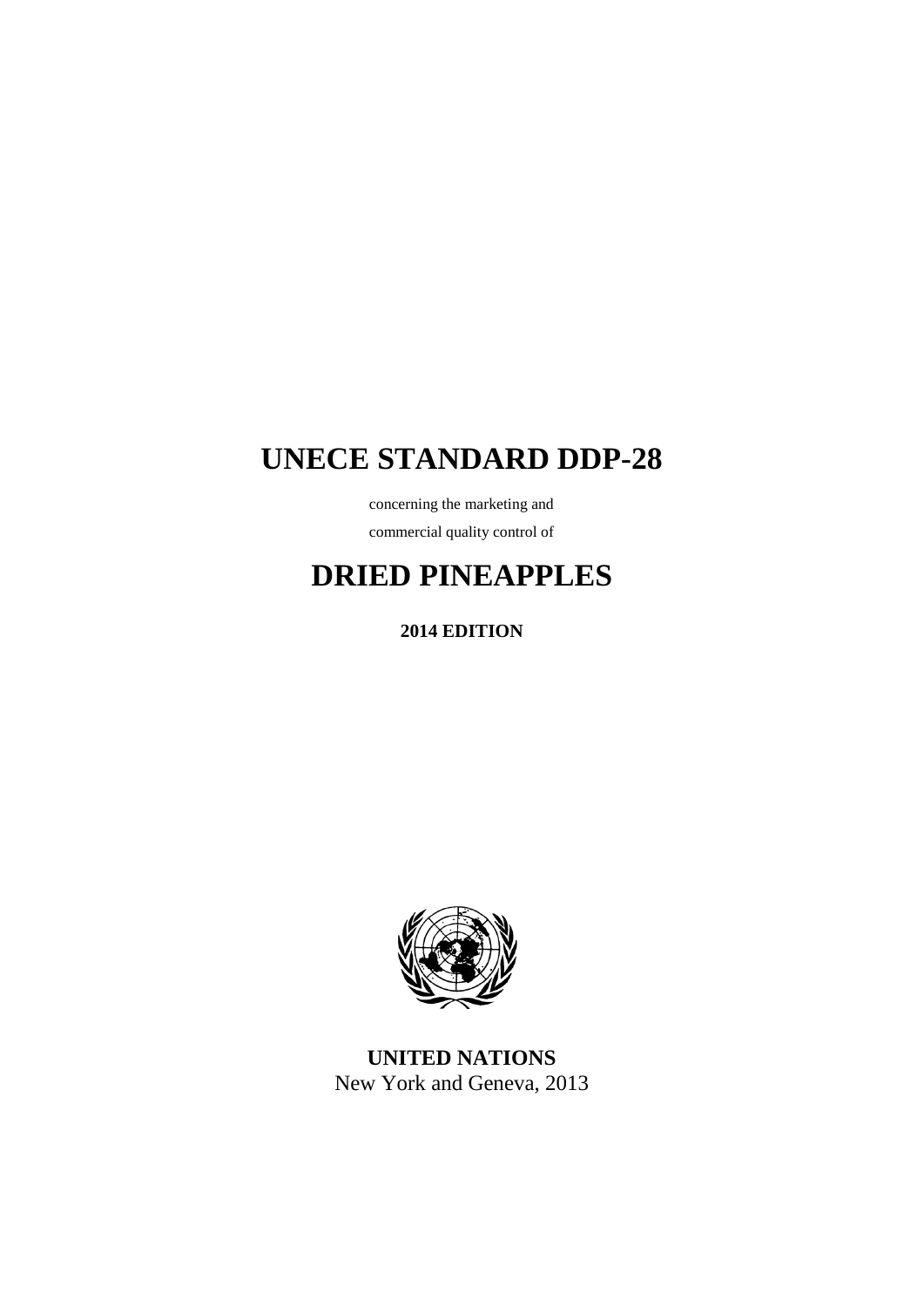#### **NOTE**

#### **Working Party on Agricultural Quality Standards**

The commercial quality standards developed by the United Nations Economic Commission for Europe (UNECE) Working Party on Agricultural Quality Standards help facilitate international trade, encourage high-quality production, improve profitability and protect consumer interests. UNECE standards are used by Governments, producers, traders, importers and exporters, and other international organizations. They cover a wide range of agricultural products, including fresh fruit and vegetables, dry and dried produce, seed potatoes, meat, cut flowers, eggs and egg products.

Any member of the United Nations can participate, on an equal footing, in the activities of the Working Party. For more information on agricultural standards, please visit our website [http://www.unece.org/trade/agr/welcome.html.](http://www.unece.org/trade/agr/welcome.html)

The new Standard for Dried Pineapples is based on document ECE/TRADE/C/WP.7/2014/19, reviewed and adopted by the Working Party at its seventieth session.

The designations employed and the presentation of the material in this publication do not imply the expression of any opinion whatsoever on the part of the United Nations Secretariat concerning the legal status of any country, territory, city or area or of its authorities, or concerning the delimitation of its frontiers or boundaries. Mention of company names or commercial products does not imply endorsement by the United Nations.

All material may be freely quoted or reprinted, but acknowledgement is requested.

Please contact us at the following address with any comments or enquiries:

Agricultural Standards Unit Division of Economic Cooperation, Trade, and Land Management United Nations Economic Commission for Europe Palais des Nations CH-1211 Geneva 10, Switzerland E-mail: [agristandards@unece.org](mailto:agristandards@unece.org)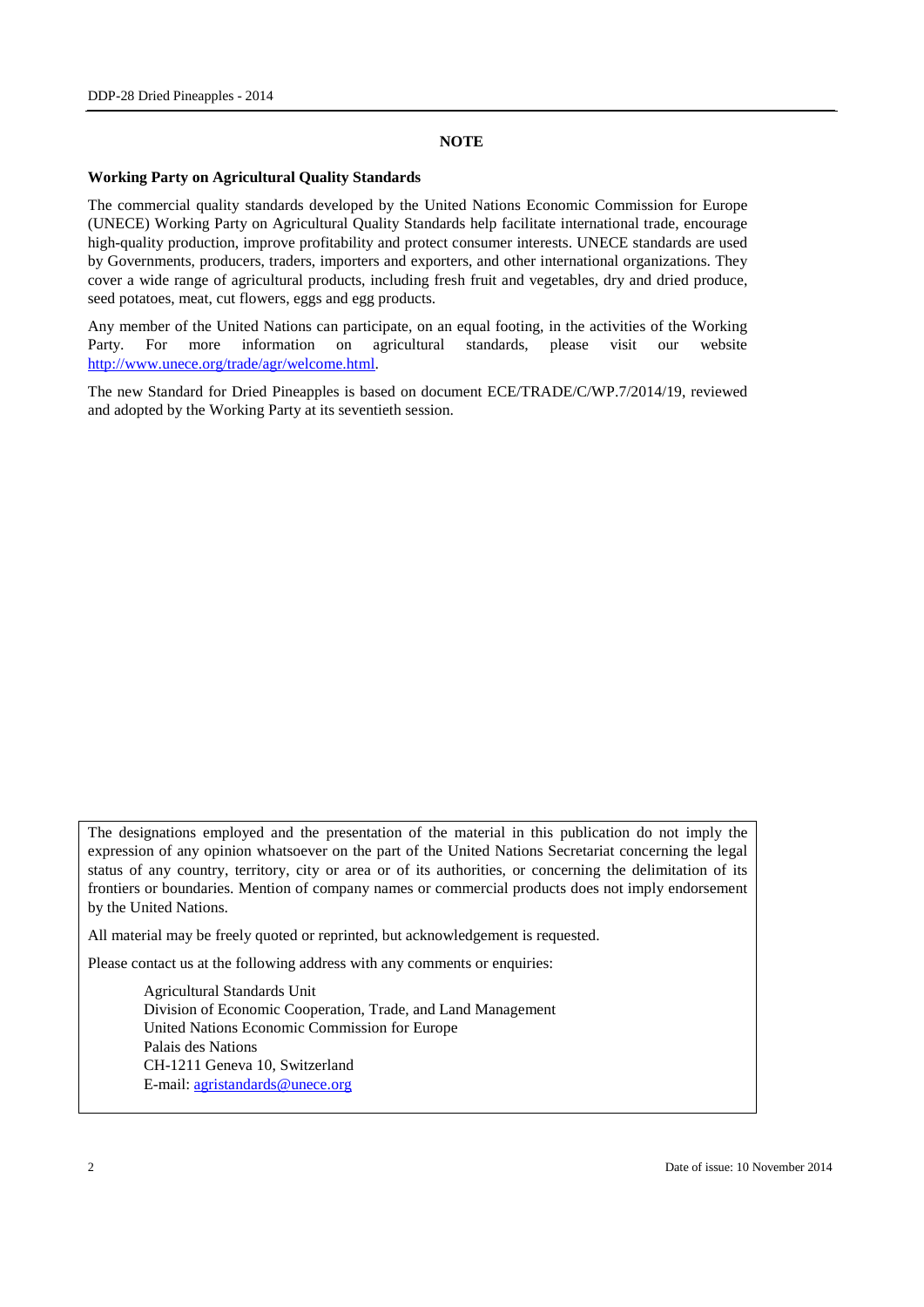## **UNECE Standard DDP-28 concerning the marketing and commercial quality control of Dried Pineapples**

## **I. Definition of produce**

This standard applies to dried pineapples from varieties grown from *Ananas comosus* (L.) Merr., intended for direct consumption or for food when intended to be mixed with other products for direct consumption without further processing. This standard does not apply to dried pineapples that are processed by sugaring, flavouring, or for industrial processing.

Dried pineapples may be presented in one of the following styles:

- Whole slices consist of uniformly cut circular slices or rings cut across the axis of the peeled, cored pineapple cylinders
- Half slices consist of uniformly cut, approximately semi-circular halves of slices
- Broken slices consist of arc-shaped portions which are not required to be uniform in size and/or shape
- Spears consist of slender sectors cut radially and lengthwise from peeled cored pineapple cylinders
- Tidbits consist of reasonably uniform wedge-shaped sectors cut from slices or portions thereof
- Chunks consist of short, thick units cut from slices and/or from peeled, cored pineapple
- Cubes consist of reasonably uniform, cube-shaped units

### **II. Provisions concerning quality**

The purpose of the standard is to define the quality requirements of dried pineapples at the export control stage after preparation and packaging.

However, if applied at stages following export, the holder/seller shall be responsible for observing the requirements of the standard. The holder/seller of products not in conformity with this standard may not display such products or offer them for sale, or deliver or market them in any other manner.

#### **A. Minimum requirements[1](#page-2-0)**

In all classes subject to the special provisions for each class and the tolerances allowed, the dried pineapples must display the following characteristics:

• intact (only for whole slices); however, edges that are slightly torn, slight superficial damage and slight scratches are not considered as a defect

<span id="page-2-0"></span><sup>&</sup>lt;sup>1</sup> Definitions of terms and defects are listed in annex III of the Standard Layout – Recommended terms and definition of defects for standards of dry (Inshell Nuts and Nut Kernels) and dried produce <www.unece.org/trade/agr/standard/dry/StandardLayout/StandardLayoutDDP\_e.pdf>.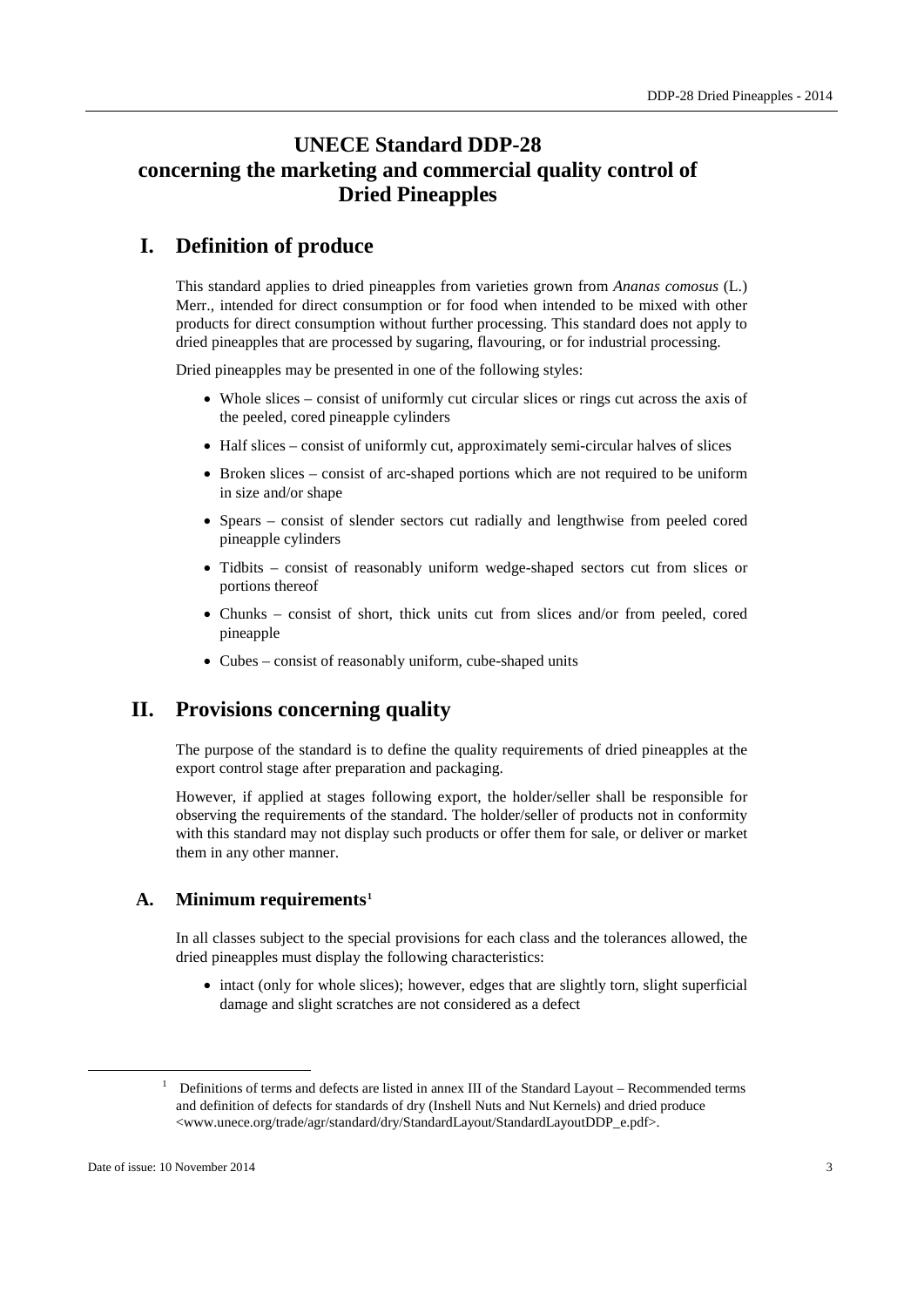- sound; produce affected by rotting or deterioration such as to make it unfit for human consumption is excluded
- clean, practically free of any visible foreign matter
- sufficiently developed
- free from living pests whatever their stage of development
- free from damage caused by pests, including the presence of dead insects and/or mites, their debris or excreta
- free from blemishes, areas of discoloration or spread stains in pronounced contrast with the rest of the produce affecting in aggregate more than 20 per cent of the surface of the produce
- free from mould filaments visible to the naked eye
- free of fermentation
- free of abnormal external moisture
- free of foreign smell and/or taste except for a slight salty taste of sodium chloride and or calcium chloride and a slight smell of preservatives/additives, including sulphur dioxide.

The condition of the dried pineapples must be such as to enable them:

- to withstand transportation and handling
- to arrive in satisfactory condition at the place of destination.

#### **B. Moisture content[2](#page-3-0)**

Dried pineapples shall have moisture content as follows:

- not exceeding 20.0 per cent for untreated dried pineapples
- above 20.0 per cent and not exceeding 44.0 per cent for dried pineapples treated with preservatives or preserved by other means (e.g. pasteurization). Products between 26.0 and 44.0 per cent should be labelled as soft fruit/high moisture.

#### **C. Classification**

In accordance with the defects allowed in section IV. "Provisions concerning tolerances", dried pineapples are classified into the following classes:

"Extra" Class, Class I, Class II.

The defects allowed must not affect the general appearance of the produce as regards quality, keeping quality and presentation in the package.

<span id="page-3-0"></span><sup>&</sup>lt;sup>2</sup> The moisture content is determined by one of the methods given in annex I of the Standard Layout – Determination of the moisture content for dried produce <www.unece.org/trade/agr/standard/dry/StandardLayout/StandardLayoutDDP\_e.pdf>. The laboratory reference method shall be used in cases of dispute.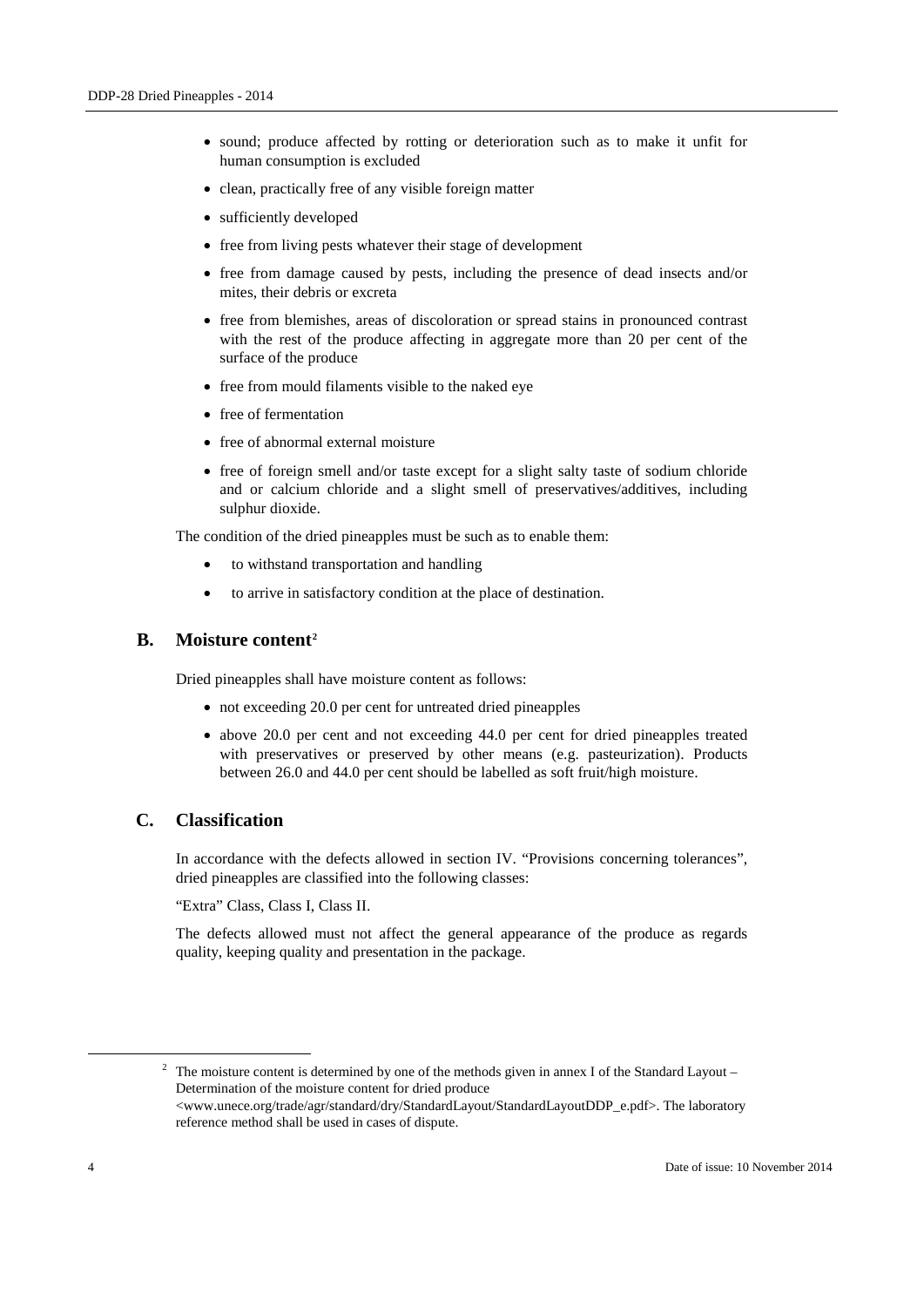## **III. Provisions concerning sizing**

Sizing of dried pineapples is optional.

## **IV. Provisions concerning tolerances**

At all marketing stages, tolerances in respect of quality and size shall be allowed in each lot for produce not satisfying the minimum requirements of the class indicated.

#### **A. Quality tolerances**

|                 |                                                                                       | Tolerances allowed, percentage of defective<br>produce, by number or weight |                |                |
|-----------------|---------------------------------------------------------------------------------------|-----------------------------------------------------------------------------|----------------|----------------|
| Defects allowed |                                                                                       | Extra                                                                       | Class I        | Class II       |
| (a)             | Tolerances for produce not satisfying the minimum<br>requirements                     | 10                                                                          | 15             | 20             |
|                 | of which no more than:                                                                |                                                                             |                |                |
|                 | Damage caused by heat during drying affecting the<br>taste                            | 5                                                                           | 8              | 10             |
|                 | Mouldy                                                                                | $\Omega$                                                                    | 0.5            | 1.0            |
|                 | Fermentation                                                                          | 0.5                                                                         | 1              | $\overline{c}$ |
|                 | Rotting                                                                               | $\Omega$                                                                    | 0.5            | 1              |
|                 | Pest damage                                                                           | $\overline{c}$                                                              | $\overline{c}$ | 6              |
|                 | Living pests                                                                          | $\Omega$                                                                    | $\Omega$       | $\Omega$       |
| (b)             | Size tolerances (if sized)                                                            |                                                                             |                |                |
|                 | For produce not conforming to the size indicated, in<br>total                         | 10                                                                          | 10             | 10             |
|                 | Presence of other styles among that indicated (by<br>weight)                          | $\overline{c}$                                                              | 7              | 13             |
| (c)             | Tolerances for other defects                                                          |                                                                             |                |                |
|                 | Foreign matter of organic origin such as core and skin<br>fragments (pieces per kilo) | 1                                                                           | 2              | 3              |
|                 | Foreign matter of mineral origin (by weight)                                          | 0.025                                                                       | 0.025          | 0.025          |

## **V. Provisions concerning presentation**

#### **A. Uniformity**

The contents of each package must be uniform and contain only dried pineapples of the same origin, quality, style and size (if sized).

The visible part of the contents of the package must be representative of its entire contents.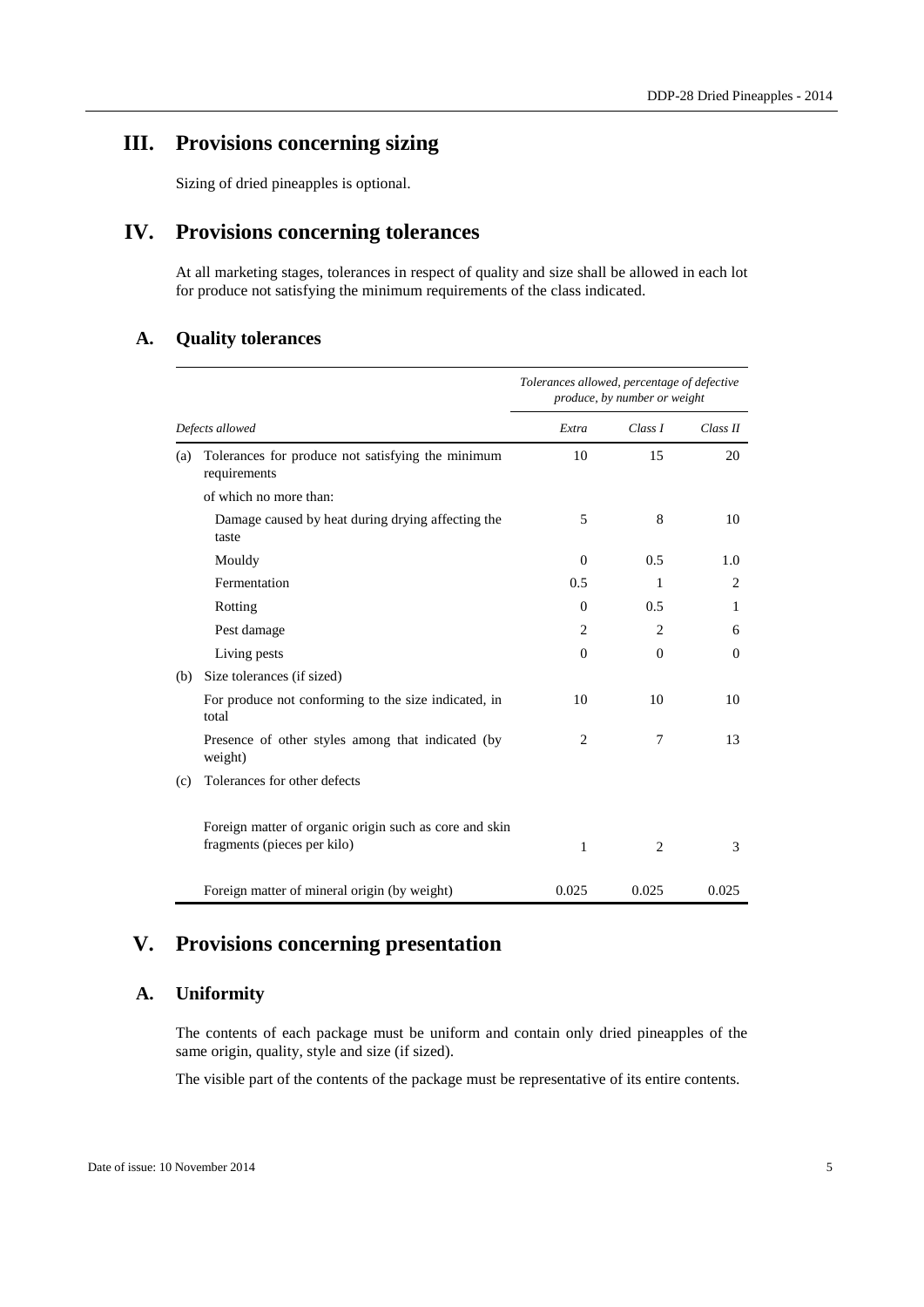#### **B. Packaging**

The dried pineapples must be packed in such a way so as to protect the produce properly.

The materials used inside the package must be clean and of a quality such as to avoid causing any external or internal damage to the produce. The use of materials, particularly of paper and stamps bearing trade specifications is allowed provided the printing or labelling has been done with non-toxic ink or glue.

Packages must be free of all foreign matter in accordance with the table of tolerances in section "IV. Provisions concerning tolerances".

### **VI. Provisions concerning marking**

Each package<sup>[3](#page-5-0)</sup> must bear the following particulars in letters grouped on the same side, legibly and indelibly marked and visible from the outside:

#### **A. Identification**

Packer and/or dispatcher

Name and physical address (e.g. street/city/region/postal code and, if different from the country of origin, the country) or a code mark officially recognized by the national authority.[4](#page-5-1)

#### **B. Nature of produce**

- "Dried Pineapples", which may be replaced by "Soft pineapples" or equivalent denomination (when appropriate).
- **Style**

#### **C. Origin of produce**

• Country of origin<sup>[5](#page-5-2)</sup> and, optionally, district where grown or national, regional or local place name.

#### **D. Commercial specifications**

- Class
- Size (if sized)
- Crop year (optional)
- "Sun Dried" etc. (optional)

<sup>&</sup>lt;sup>3</sup> These marking provisions do not apply to sales packages presented in packages.

<span id="page-5-1"></span><span id="page-5-0"></span>The national legislation of a number of countries requires the explicit declaration of the name and address. However, in cases where a code mark is used, the reference "packer and/or dispatcher" (or equivalent abbreviations) must be indicated in close connection with the code mark, and the code mark should be preceded with the ISO 3166 alpha country code of the recognizing country, if not the country of origin.

<span id="page-5-2"></span> $5$  The full or a commonly used name should be indicated.